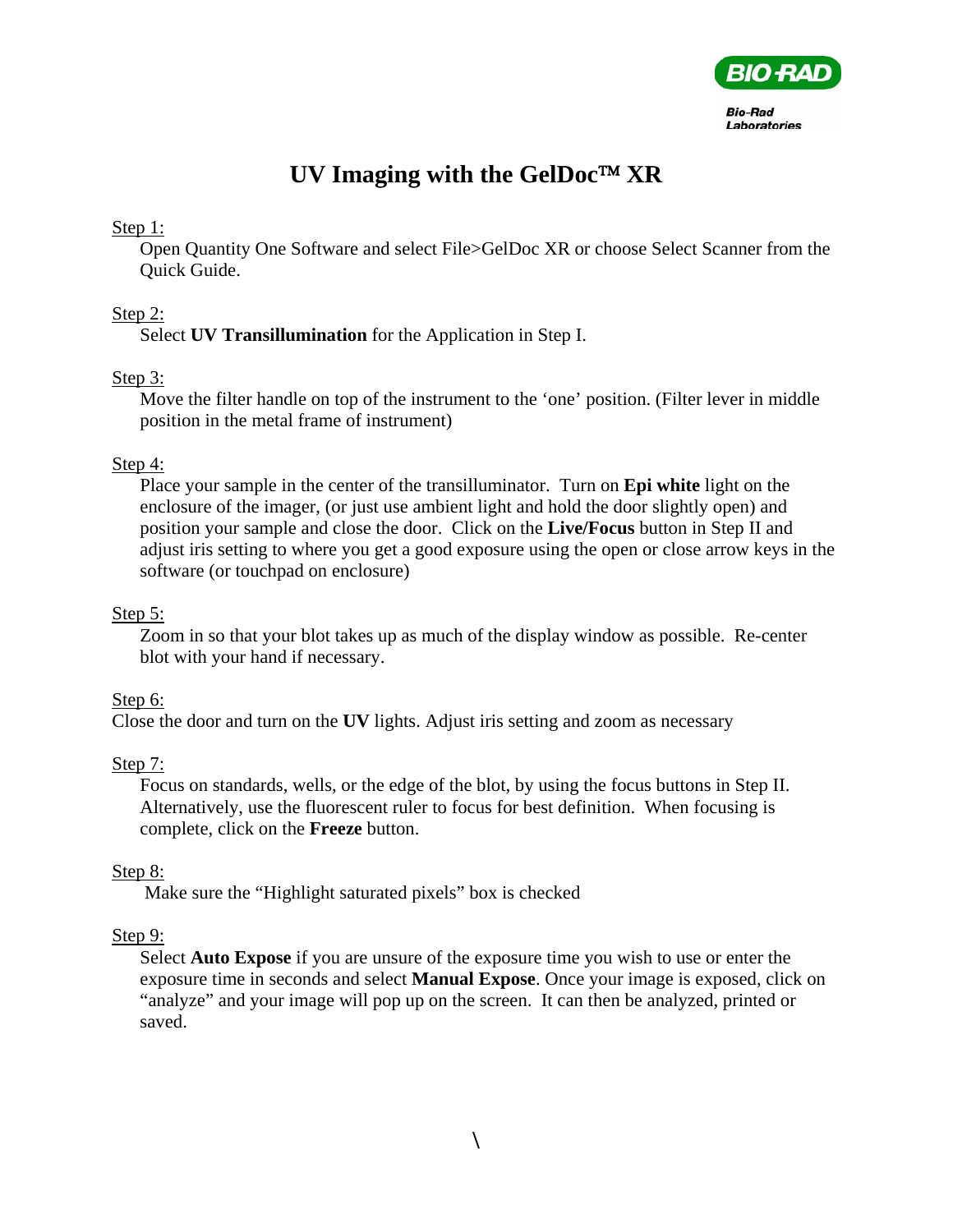

# **White Light Imaging with the GelDoc**™ **XR**

#### Step 1:

Open Quantity One Software and select File>GelDoc XR or choose Select Scanner from the Quick Guide.

## Step 2:

Select **White Transillumination** for the Application in Step I.

## Step 3:

Move the filter handle on top of the instrument to the 'one' position. (Filter lever in middle position on the metal frame of instrument) Place the white light conversion screen on the transilluminator.

### Step 4:

Place your sample in the center of the white light conversion screen. Turn on **Epi white** light on the enclosure of the imager, (or just use ambient light and hold the door slightly open) Click on the **Live/Focus** button in Step II and adjust iris setting to where you get a good exposure using the open or close arrow keys in the software (or touchpad on enclosure)

## Step 5:

Zoom in so that your blot takes up as much of the display window as possible. Re-center blot with your hand if necessary.

# Step 6:

Close the door and turn on the **UV** lights. Adjust iris setting and zoom as necessary

# Step 7:

Focus on standards, wells, or the edge of the gel, by using the focus buttons in Step II. Alternatively, use the ruler to focus for best definition. When focusing is complete, click on the **Freeze** button.

# Step 8:

Make sure the "Highlight saturated pixels" box is checked

# Step 9:

Select **Auto Expose** if you are unsure of the exposure time you wish to use or enter the exposure time in seconds and select **Manual Expose**. After your image is exposed, click on 'analyze" and your image will pop up on the screen. It can then be analyzed, printed or saved.